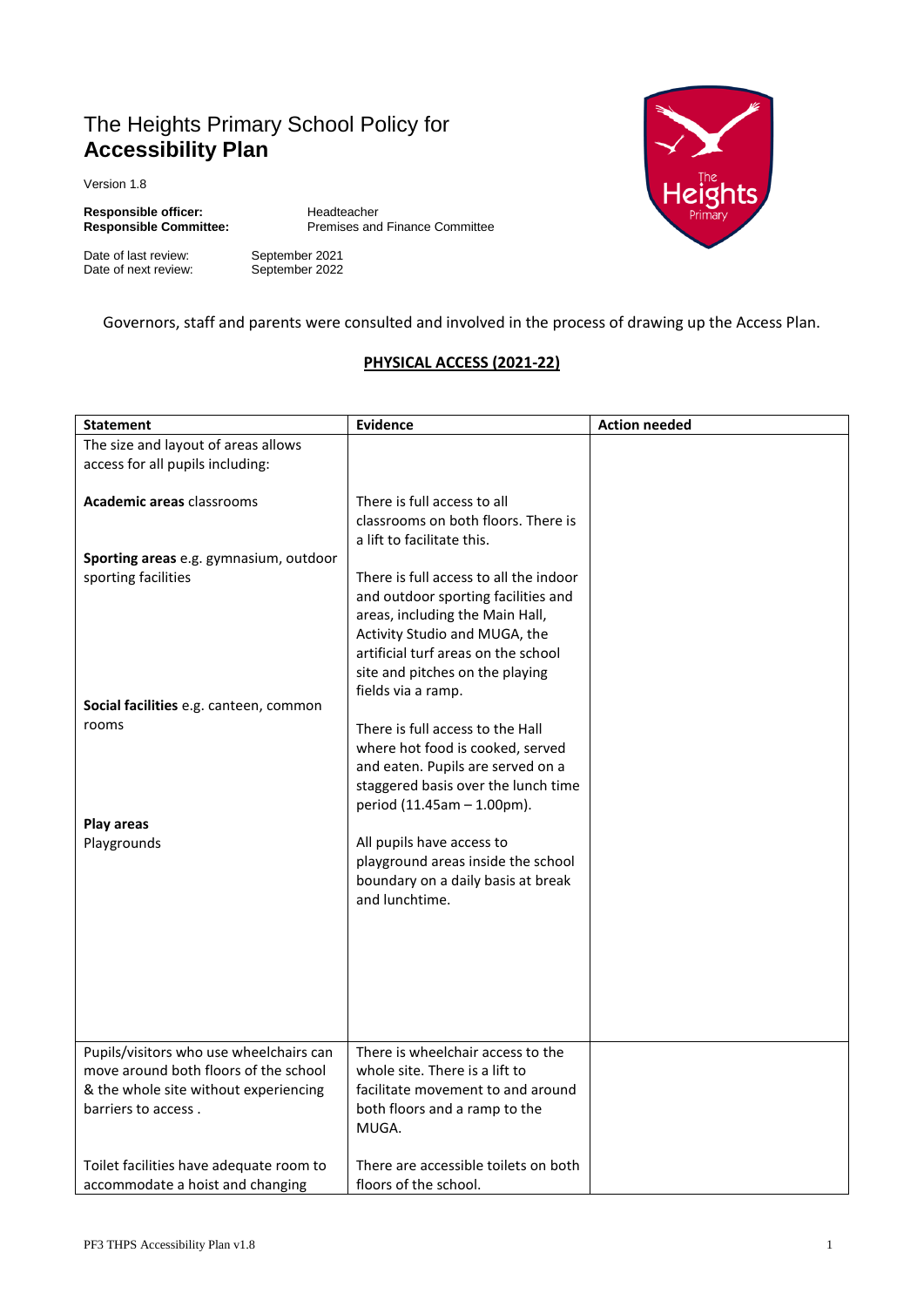| beds if needed.                                                                                                                                                                                                                          |                                                                                                                                                                                                                                                                                                                                                                                                                                                                             |                                                                                                                                                                                                                                                                                                                                                                                                   |
|------------------------------------------------------------------------------------------------------------------------------------------------------------------------------------------------------------------------------------------|-----------------------------------------------------------------------------------------------------------------------------------------------------------------------------------------------------------------------------------------------------------------------------------------------------------------------------------------------------------------------------------------------------------------------------------------------------------------------------|---------------------------------------------------------------------------------------------------------------------------------------------------------------------------------------------------------------------------------------------------------------------------------------------------------------------------------------------------------------------------------------------------|
| Showers are available and accessible.                                                                                                                                                                                                    | There is a shower on the first floor<br>of the school accessible by the<br>stairs and lift.                                                                                                                                                                                                                                                                                                                                                                                 |                                                                                                                                                                                                                                                                                                                                                                                                   |
| Medical needs<br>A quiet, private area where children or<br>staff may rest or self-check/administer<br>medication (e.g. diabetes).<br>Needs of hayfever, asthma sufferers<br>and pupils with other allergies to be<br>better met.        | Staff and pupils have rooms where<br>they can rest in private, including<br>the Staffroom on the first floor, or<br>Activity Studio on the ground floor.<br>Also the group rooms on the first<br>floor. There is also a Medical bed<br>$(z$ -bed $)$ .<br>Relevant policies in place.                                                                                                                                                                                       | Staff training in how to support pupils<br>suffering from asthma or an allergic<br>reaction is completed on an annual<br>basis.<br>Headlice Policy to be reviewed.<br>Parents to be informed/reminded of<br>recommended Dove conditioner to<br>treat nits/lice.                                                                                                                                   |
| Pathways of travel around the school<br>site and parking arrangements are safe<br>logical and well signed.                                                                                                                               | Pathways to the site are safe and<br>well signed.<br>There is a ramp to the southern<br>entrance to the main site.<br>There is a staff car park on site.<br>There is some car parking available<br>for parents who may not be able to<br>walk to school with their children -<br>for short periods of time at drop off<br>and/or pick up.<br>All information re transport to<br>school and parking clearly given to<br>all parents in meetings and<br>information booklets. |                                                                                                                                                                                                                                                                                                                                                                                                   |
|                                                                                                                                                                                                                                          | Pavements to and on the access<br>road to the main school entrances<br>are clearly marked with zebra<br>crossing points                                                                                                                                                                                                                                                                                                                                                     | School continues to work with RBC to<br>request consideration of speed<br>restrictions on Upper Woodcote<br>Road.<br>School to request consideration of<br>railings being put up on the pavement<br>at the end of the access road where<br>the pavement meets the pavement<br>on Woodcote Rd. This is to help<br>prevent a child/adult scooting or<br>cycling straight out into the busy<br>road. |
| Emergency and evacuation systems<br>inform and include all pupils and are<br>accessible to ALL pupils, including pupils<br>with SEN and disability. Risk<br>assessments have been carried out. All<br>pupils have been informed of alert | Systems in place.<br>Alarms are auditory. There are no<br>visual components to the alarms.                                                                                                                                                                                                                                                                                                                                                                                  | PEEPs for pupils and staff written and<br>reviewed regularly.<br>Risk assessments reviewed annually.<br>Fire Drills practiced every 6 weeks and<br>Shelter Practices every long term.                                                                                                                                                                                                             |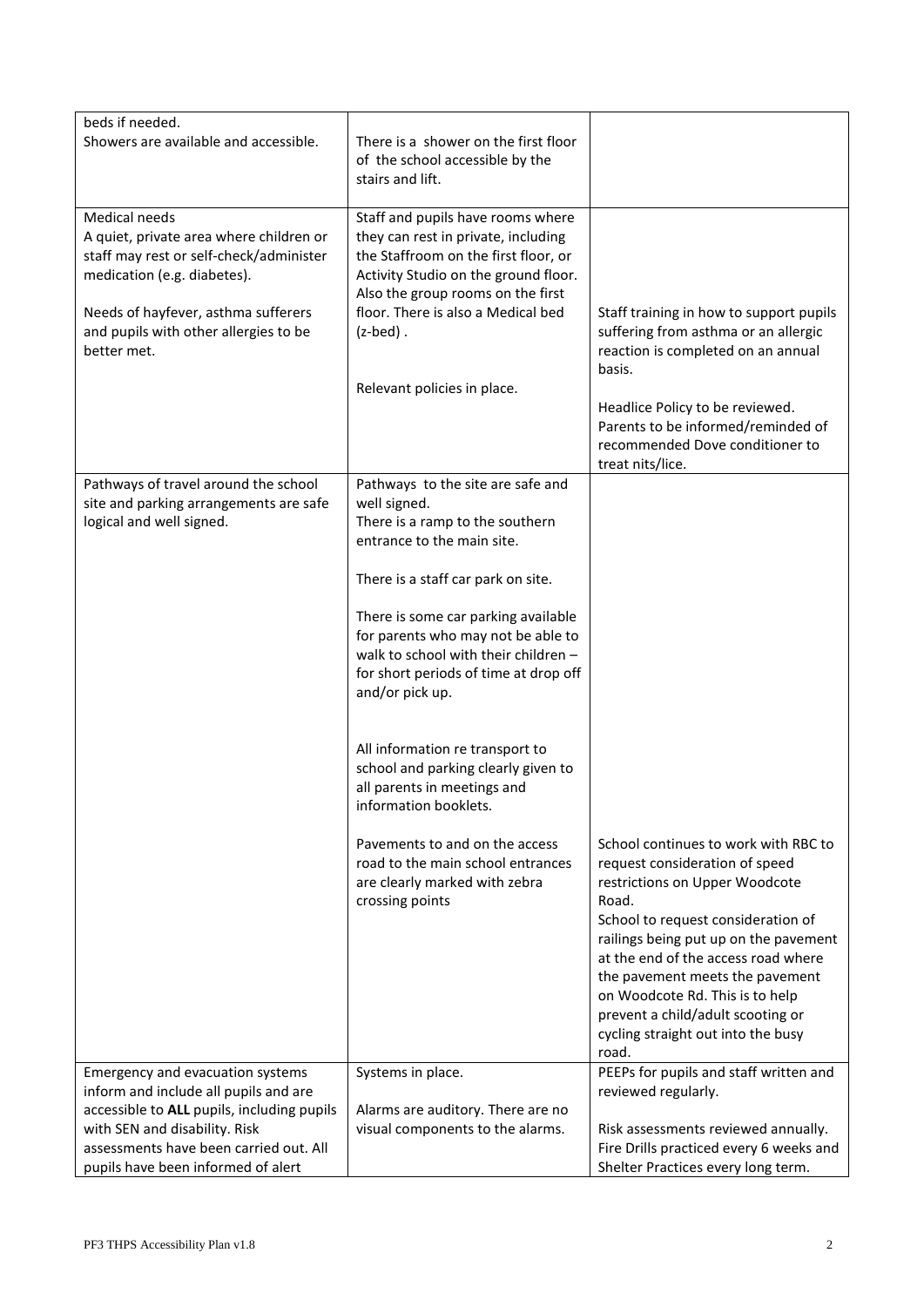| systems.                                                                                                                                                                                                                                                      |                                                                                                                                                                                                                 |  |
|---------------------------------------------------------------------------------------------------------------------------------------------------------------------------------------------------------------------------------------------------------------|-----------------------------------------------------------------------------------------------------------------------------------------------------------------------------------------------------------------|--|
| Alarms have auditory components.<br>Refuge areas are provided where<br>needed.                                                                                                                                                                                | There are Refuge areas at the top<br>of Stairwells 1 and 2.                                                                                                                                                     |  |
| Non-visual guides are used to assist<br>disabled people when using buildings<br>e.g. lifts with tactile buttons.                                                                                                                                              | The lift does not have a tactile<br>button. There is only one button to<br>take the lift to the first floor and<br>down again.                                                                                  |  |
| Décor and signage are not confusing or<br>disorientating for pupils with visual<br>impairment, autism or epilepsy.                                                                                                                                            | Classrooms have been furnished<br>and decorated to ensure they are<br>'quiet' sensory sensitive areas for<br>all pupils including autistic pupils.<br>Visual timetables in place in all<br>classrooms.          |  |
|                                                                                                                                                                                                                                                               | There is a small 'Nurture' Room<br>that all pupils have access to. There<br>are two small group intervention<br>rooms and Library on the first floor,<br>as well as the Main Hall and<br><b>Activity Studio</b> |  |
| All areas to which pupils have access are<br>well lit.                                                                                                                                                                                                        | The school buildings and all<br>lighting, inside and outside are new<br>and fit for purpose.                                                                                                                    |  |
| Steps are taken to reduce background<br>noise for hearing impaired pupils e.g.<br>consideration given to a room's<br>acoustics, noisy equipment, provision of<br>a sound field system, timetabling to<br>provide reasonable adjustments to<br>room provision. | In the new building, there are<br>acoustic panels and carpets to<br>reduce noise. There are also small<br>group rooms available for pupils to<br>work in.                                                       |  |
| Furniture and equipment are selected,<br>adjusted and located appropriately: e.g.<br>height adjustable tables available, low<br>level sinks.                                                                                                                  | Appropriate height tables and<br>chairs are in all classrooms &<br>smartboards fitted to be<br>interactive. Wedges and cushions<br>purchased and being used for<br>individual pupils.                           |  |
| Entry to the main school buildings is<br>secure                                                                                                                                                                                                               | Entry to main building is secure<br>with the use of Maglocks on gates<br>and fobs to let staff into certain<br>doors from the outside.                                                                          |  |
|                                                                                                                                                                                                                                                               | CCTV cameras fitted and in use on<br>all access gates to school building<br>and main entrances.                                                                                                                 |  |
|                                                                                                                                                                                                                                                               | Gates inside main school gate kept<br>locked throughout the school day.                                                                                                                                         |  |
|                                                                                                                                                                                                                                                               | Maglocks set and used                                                                                                                                                                                           |  |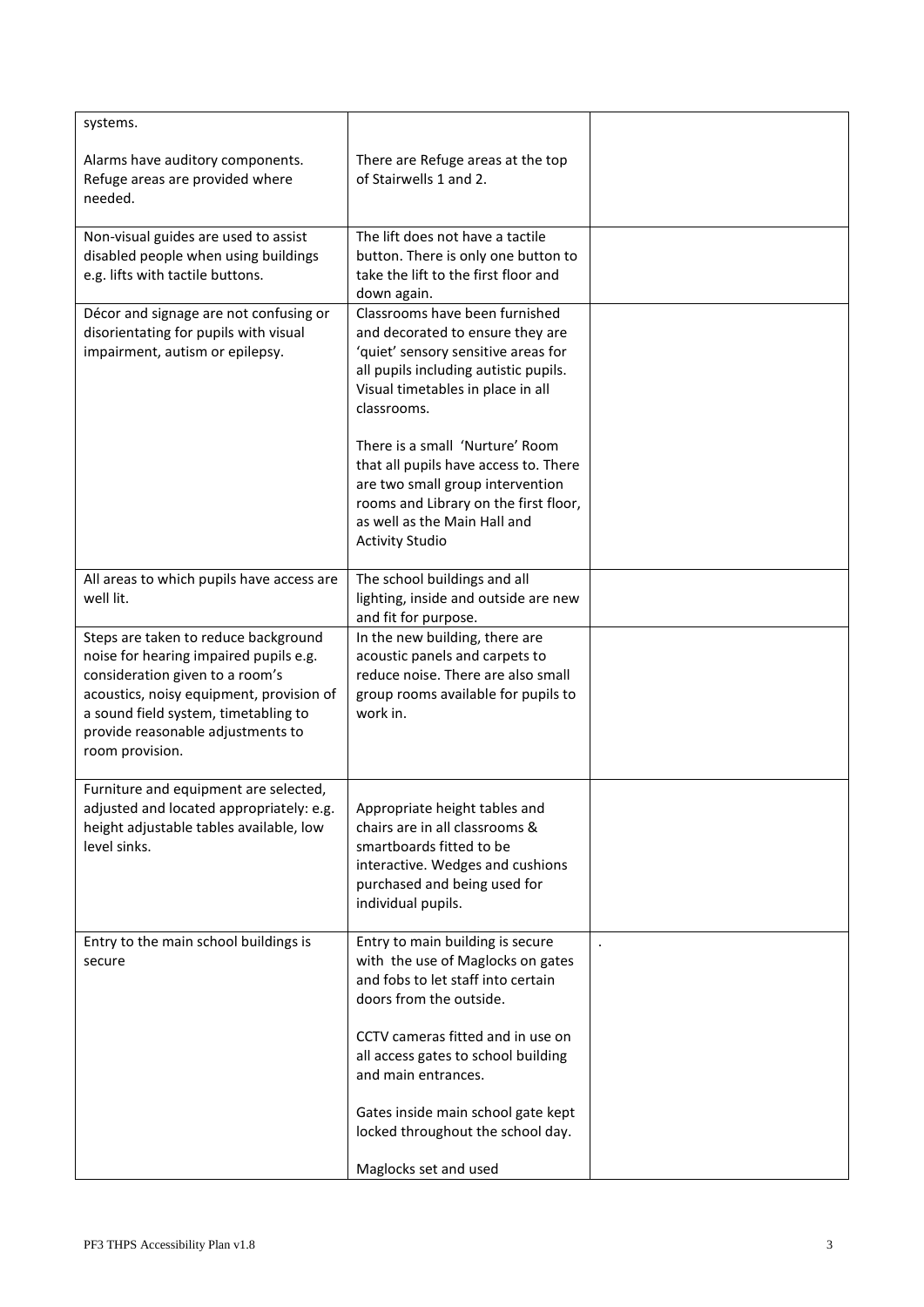| Buzzers put on delivery gate, Koosa<br>Kids access gate and maglock gate. |
|---------------------------------------------------------------------------|
|---------------------------------------------------------------------------|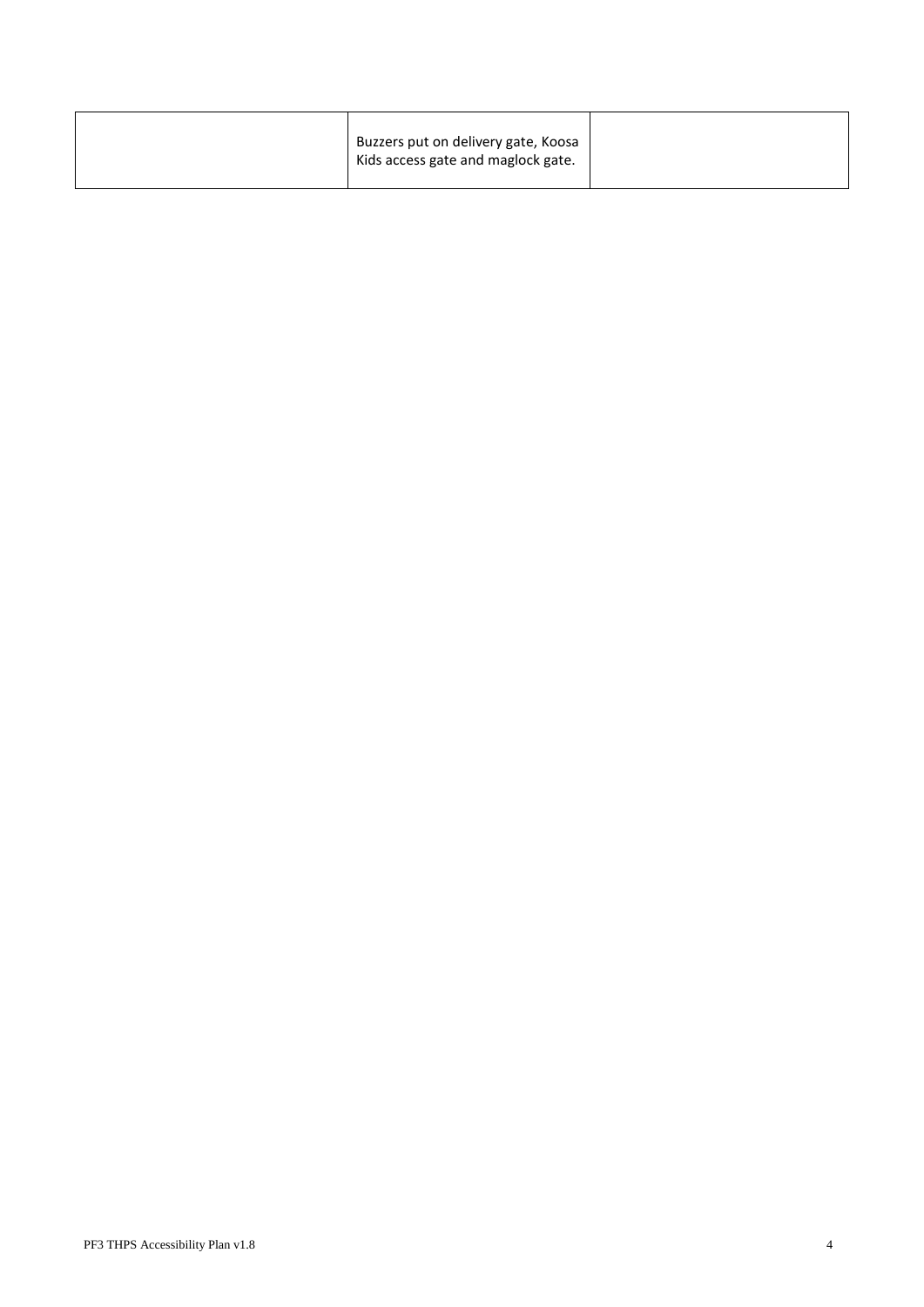## **CURRICULUM ACCESS (2021-2022)**

| <b>Statement</b>                                                                                                                      | <b>Evidence</b>                                                                                                                                                                                                                                                                                                                                                                                    | <b>Action needed</b>                                                                                                                                                                       |
|---------------------------------------------------------------------------------------------------------------------------------------|----------------------------------------------------------------------------------------------------------------------------------------------------------------------------------------------------------------------------------------------------------------------------------------------------------------------------------------------------------------------------------------------------|--------------------------------------------------------------------------------------------------------------------------------------------------------------------------------------------|
| All teachers and teaching assistants<br>have the necessary training to teach<br>and support pupils with a variety of<br>disabilities. | All teachers and TAs received<br>refresher training on our<br>Therapeutic Approach to<br>Behaviour at the start of the<br>new Academic Year, September<br>2021<br>Training on Cognitive Behaviour<br>Therapy held for all staff and led<br>by Dr Claire Lewis - Ed Psych -<br>September 2021.<br>1 Day Speech and Language<br>training held for all teachers                                       | Further First Aid training for new<br>staff to be held Summer/Nov<br>2022.<br>ELSA Training for all staff to be<br>held in November 2021 and led<br>by the school's allocated Ed<br>Psych. |
|                                                                                                                                       | and TAs on September 2 <sup>nd</sup> 2021<br>- led by two SALTs<br>Our SENCO co-ordinates specific<br>training for staff on Autism,<br>Dyslexia and ADHD, including<br>online courses with EduCare<br>Paediatric First Aid training held<br>for staff Autumn 2021.<br>Staff given training in use of<br>NESSY spelling programmes,<br><b>NUMICON and Reading for</b><br>Understanding and Phonics. | Updated training in use of NESSY<br>spelling programmes, NUMICON<br>and Phonics, to be held for staff<br>in Spring 2022                                                                    |
| Classrooms are optimally organised<br>for disabled pupils.                                                                            | All classrooms have been<br>developed to have quiet areas<br>that visually do not overwhelm<br>pupils.<br>All ground floor working and<br>play areas are physically<br>accessible, both inside and<br>outside.                                                                                                                                                                                     | A Nurture Room has been<br>developed which supports all<br>pupils including those with<br>disabilities.<br>The Main Hall and Activity Studio<br>are also used for Sensory Circuits.        |
| Lessons provide opportunities for all<br>pupils to achieve.                                                                           | Medium term plans, Provision<br>Maps and Interventions, lesson<br>observations, drop ins by SENCo<br>& SLT.                                                                                                                                                                                                                                                                                        | Plans continue to be reviewed<br>and further developed<br>throughout the year.<br>Overview of curriculum and plans                                                                         |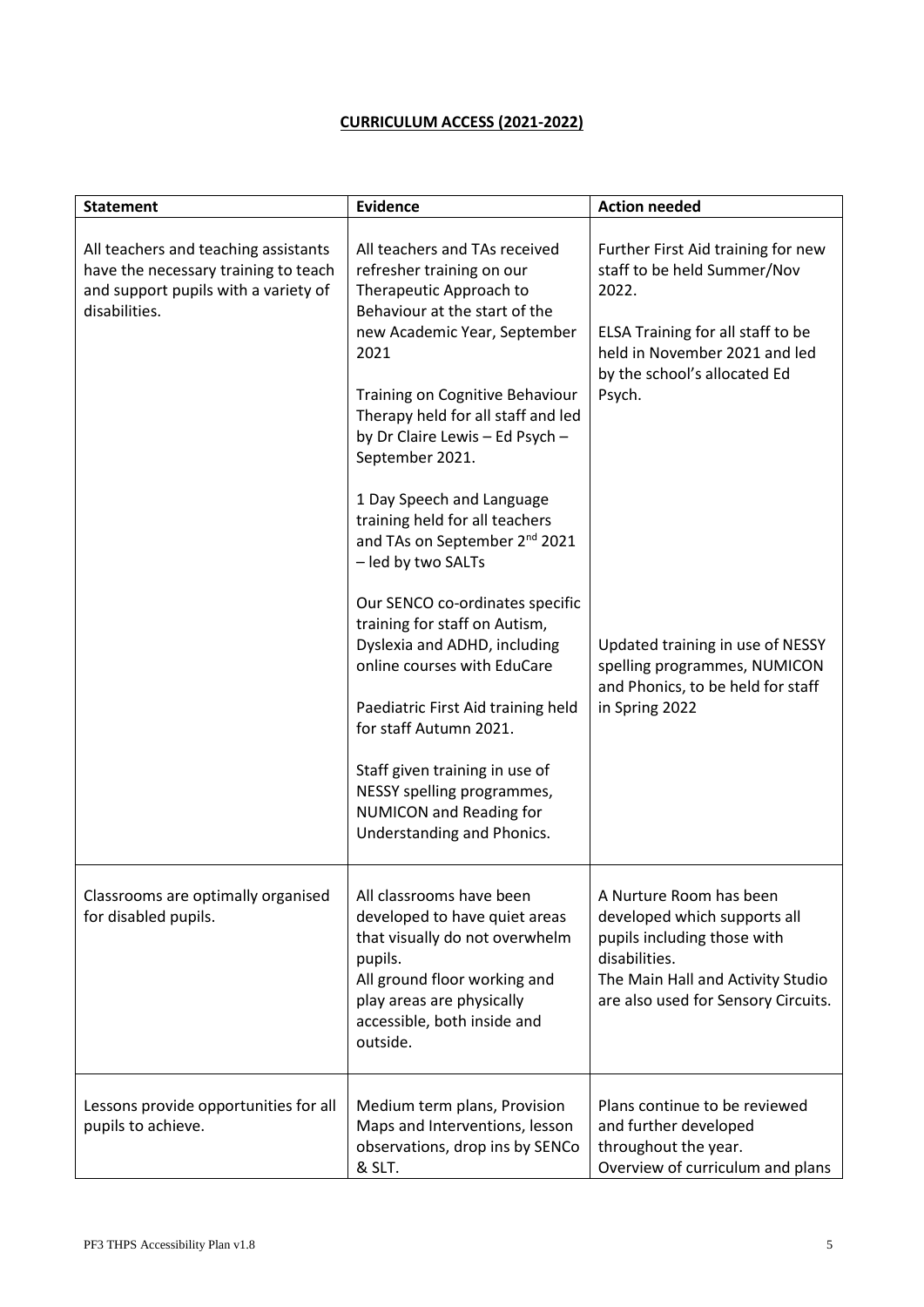|                                                                                       |                                                                                                                                                                                                                                                                                                                                                                                                                                                                                                          | sent to all parents at the<br>beginning of each long term and<br>are on website.<br>Weekly Parent Planners are sent<br>to all parents.                                                                                                                                                                                                                                                                                                       |
|---------------------------------------------------------------------------------------|----------------------------------------------------------------------------------------------------------------------------------------------------------------------------------------------------------------------------------------------------------------------------------------------------------------------------------------------------------------------------------------------------------------------------------------------------------------------------------------------------------|----------------------------------------------------------------------------------------------------------------------------------------------------------------------------------------------------------------------------------------------------------------------------------------------------------------------------------------------------------------------------------------------------------------------------------------------|
| Lessons are responsive to pupil<br>diversity.                                         | PSHE Big Books, JIGSAW<br>programme, see long and<br>medium term plans and SMSC<br>Gridmaker.<br>Curriculum mapped to ensure<br>all classes celebrate different<br>festivals e.g. Diwali, Eid and<br>Chinese New Year, with<br>different activities.                                                                                                                                                                                                                                                     | School to continue to explicitly<br>teach about diversity, using a<br>range of resources including<br>those linked to Black Lives Matter<br>Movement.<br>(see Black History Month<br>powerpoint of pupils' work sent<br>to parents at the end of October<br>2021.                                                                                                                                                                            |
| Lessons involve work done by<br>individuals, pairs, groups and the<br>whole class.    | Lesson observations, Drop-ins,<br>book/work scrutinies,<br>presentations.                                                                                                                                                                                                                                                                                                                                                                                                                                |                                                                                                                                                                                                                                                                                                                                                                                                                                              |
| All pupils are encouraged to take<br>part in music, drama and physical<br>activities. | Pupils are given a range of<br>opportunities to participate in<br>music and physical activities.<br>Creative Curriculum to offer lots<br>of opportunities for role play.<br>Year 3 receive weekly Ukulele<br>lessons in both classes from<br>Sept 2021 with Berkshire<br>Maestros.<br>Year 6 continue to receive<br>weekly Guitar lessons in two<br>classes from Sep 2021 with<br>Berkshire Maestros.<br><b>Bike Aware and Bikeability</b><br>courses run for Yr 5 & 6 pupils<br>Spring and Summer 2021. | Composition of music and playing<br>of percussion instruments being<br>developed with use of Charanga<br>and Berkshire Maestros.<br>School's KS1 and KS2 Choirs to be<br>continued when there are fewer<br>cases of Covid in the school.<br>The Ukulele and Guitar lessons<br>will run throughout the whole of<br>the Academic Year.<br><b>Bike Aware and Bikeability</b><br>courses to continue to be run for<br>Y4,5 & 6 pupils Spring and |
|                                                                                       | Two hours of 'formal' PE lessons<br>for every pupil as per National<br>requirements. Are many<br>opportunities will be available                                                                                                                                                                                                                                                                                                                                                                         | Summer 2022.                                                                                                                                                                                                                                                                                                                                                                                                                                 |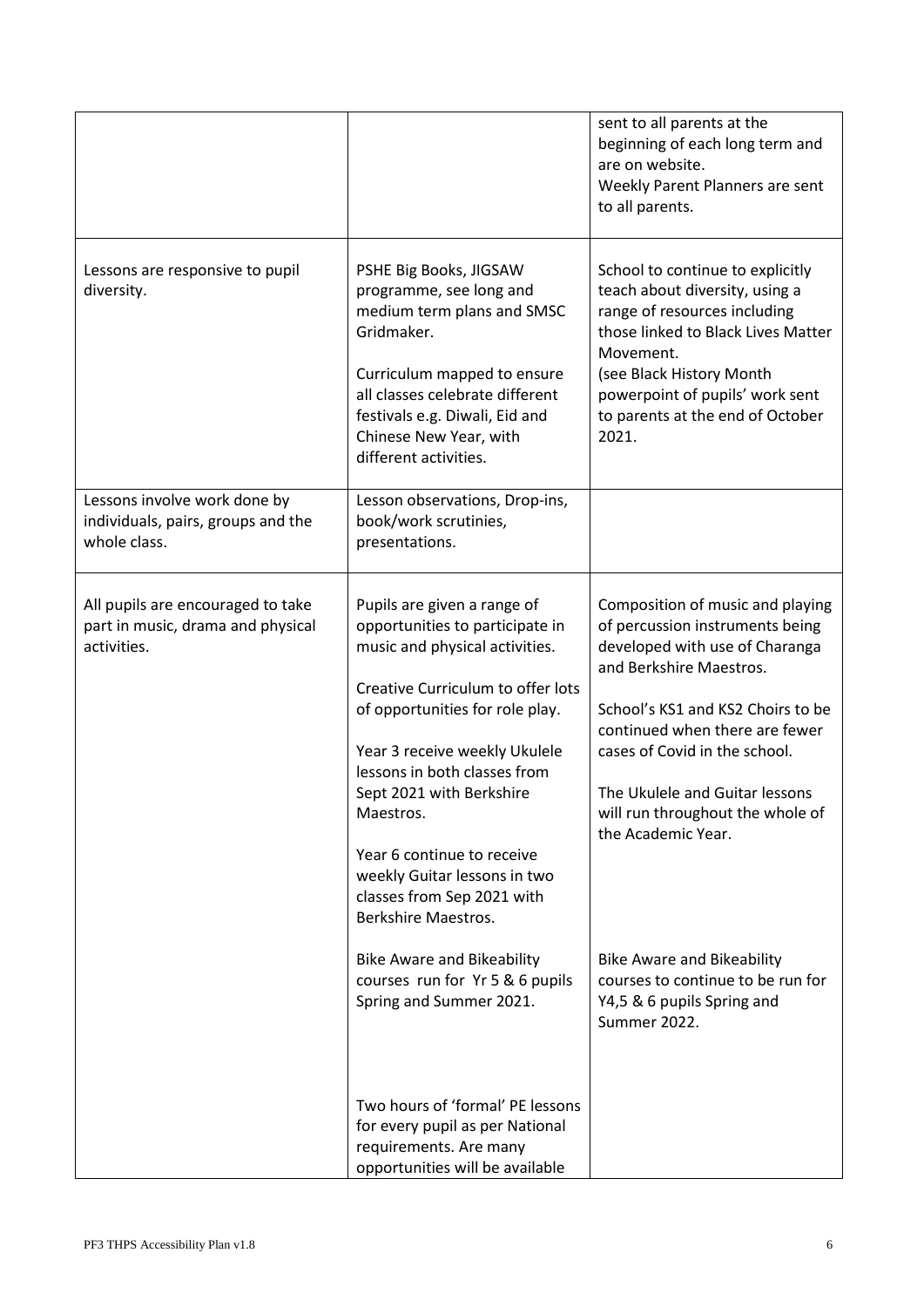|                                                                                                                                                                                                                          | for additional physical (extra-<br>curricular and curricular)<br>activities.                                                                           |                                                                                                                                                                                                                                                                             |
|--------------------------------------------------------------------------------------------------------------------------------------------------------------------------------------------------------------------------|--------------------------------------------------------------------------------------------------------------------------------------------------------|-----------------------------------------------------------------------------------------------------------------------------------------------------------------------------------------------------------------------------------------------------------------------------|
| All staff recognise, and allow for, the<br>mental effort expended by some<br>pupils with disabilities and<br>additional needs e.g. lip reading by<br>hearing impaired pupils, slow<br>writing speed for dyslexic pupils. | Dyslexia screening test to be<br>investigated.                                                                                                         | Training of staff in use of multi-<br>sensory NESSY programme and<br>training on the multi-sensory<br>approach to teaching phonics and<br>spelling. In addition, staff to be<br>trained in development and<br>running of 'ideal' 20- and 30-min<br>intervention programmes. |
| All staff recognise and allow for the<br>additional time required by some<br>pupils with additional needs to use<br>equipment in practical work.                                                                         | Ongoing training for all staff in<br><b>Autism Awareness.</b>                                                                                          | Further training to be received by<br>all staff in Dyscalculia and<br>Dyslexia awareness, including<br>Dyslexia screening.                                                                                                                                                  |
| Disabled pupils who cannot engage<br>in some particular activities are<br>given alternative experiences e.g.<br>pupils who cannot participate in all<br>forms of physical education.                                     | School fully inclusive and<br>activities and equipment<br>differentiated when and where<br>appropriate.                                                |                                                                                                                                                                                                                                                                             |
| Teachers provide a variety of<br>opportunities for pupils with<br>SEN/EAL to provide outcomes in<br>formats that are not always written.                                                                                 | Visual, verbal, auditory stimuli<br>with support from TAs or<br>teachers to be available to<br>facilitate pupils' participation.                       |                                                                                                                                                                                                                                                                             |
|                                                                                                                                                                                                                          | Pupils outcomes to be evident<br>in art, spoken form, physically<br>and written material.                                                              |                                                                                                                                                                                                                                                                             |
| Access to computer technology is<br>appropriate for students with<br>disabilities.                                                                                                                                       | Yes. All pupils have access to<br>interactive smartboards, stand-<br>alone PCs, Chromebooks and<br>iPads. Range of programmes<br>accessible to pupils. | Staff to continue to receive<br>training in Apps and coding<br>programmes led by school ICT<br>Lead.                                                                                                                                                                        |
|                                                                                                                                                                                                                          | Staff much more confidently<br>using Google Classroom.                                                                                                 |                                                                                                                                                                                                                                                                             |
|                                                                                                                                                                                                                          | ICT Lead ran two sessions for<br>TAs and Teachers on the use of<br>the new smartboards<br>September 2021.                                              |                                                                                                                                                                                                                                                                             |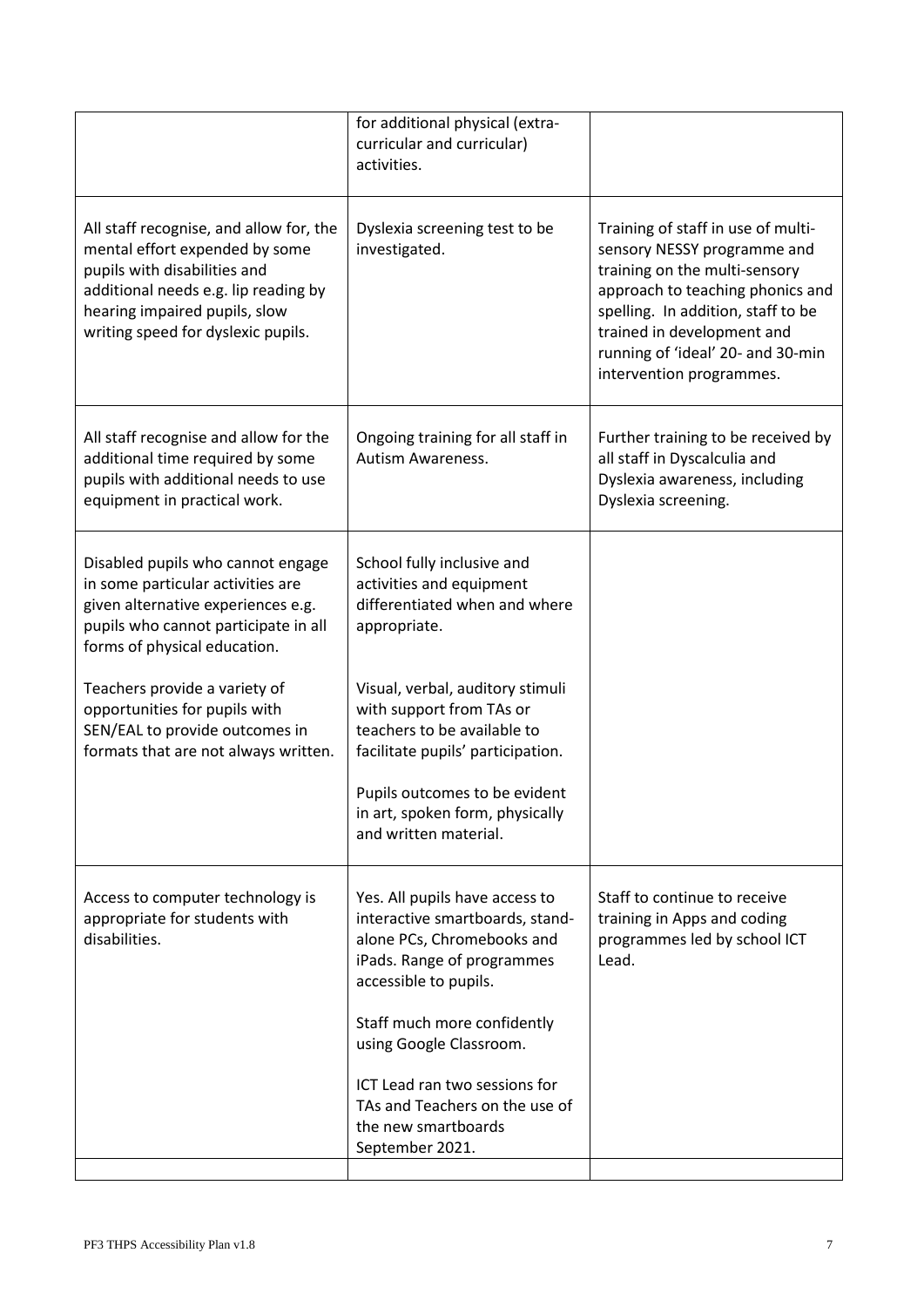| School visits, including visits abroad,<br>are made accessible to all pupils<br>irrespective of attainment or<br>impairment. Guidance is available<br>on the Intranet.                                                    | Children in all classes access<br>school visits to different places.<br>All Year 4 pupils have access to<br>a 2-day (1 night) residential and<br>Year 6 to a 5-day (4 night<br>residential).                                                         | As a result of flood damage to the<br>accommodation block, Year 4 trip<br>to Longridge wasn't a Residential<br>but pupils still participated in 2<br>days of outdoor adventure<br>activities.<br>Year 6 Residentials to Skern |
|---------------------------------------------------------------------------------------------------------------------------------------------------------------------------------------------------------------------------|------------------------------------------------------------------------------------------------------------------------------------------------------------------------------------------------------------------------------------------------------|-------------------------------------------------------------------------------------------------------------------------------------------------------------------------------------------------------------------------------|
|                                                                                                                                                                                                                           |                                                                                                                                                                                                                                                      | Lodge were able to be held in July<br>and October 2021                                                                                                                                                                        |
| All staff have high expectations and<br>aspirations for all pupils.                                                                                                                                                       | See aspirational School Targets<br>in SDP.                                                                                                                                                                                                           |                                                                                                                                                                                                                               |
|                                                                                                                                                                                                                           | Lesson observations, spot<br>checks, Teacher Appraisal<br>reviews, staff appraisals, staff<br>pay policy, Learning Ladders.                                                                                                                          |                                                                                                                                                                                                                               |
|                                                                                                                                                                                                                           | Key Stage Action Plans.                                                                                                                                                                                                                              |                                                                                                                                                                                                                               |
|                                                                                                                                                                                                                           | Structured conversations with<br>parents.                                                                                                                                                                                                            |                                                                                                                                                                                                                               |
| All staff seek to remove all barriers<br>to Learning and participation.                                                                                                                                                   | Whole school committed to<br>Achievement for All - see<br>Challenge and Achievement for<br>All.<br>There is a named Link Governor<br>for Challenge & Achievement<br>for All (Policy & minutes of<br>Governors' meetings)                             | School strives to ensure there is a<br>very small or no gap between<br>progress and attainment of<br>vulnerable and non-vulnerable<br>groups of pupils. See PP<br>Statement and Report on the<br>website and FFT analysis.    |
| Examination concessions such as the<br>provision of extra time, rest time, or<br>support from a communication<br>support worker is recognised and in<br>preparation for public examinations<br>e.g. in mock examinations. | In place. Pupils with identified<br>needs are able to complete<br>their assessments in separate<br>rooms, either 1:1, or in a small<br>group. Rest breaks are available,<br>as is support from a TA/Teacher<br>in the form of a scribe or<br>reader. | For this to continue to be in place<br>for the Assessments in the<br>Summer of 2022.                                                                                                                                          |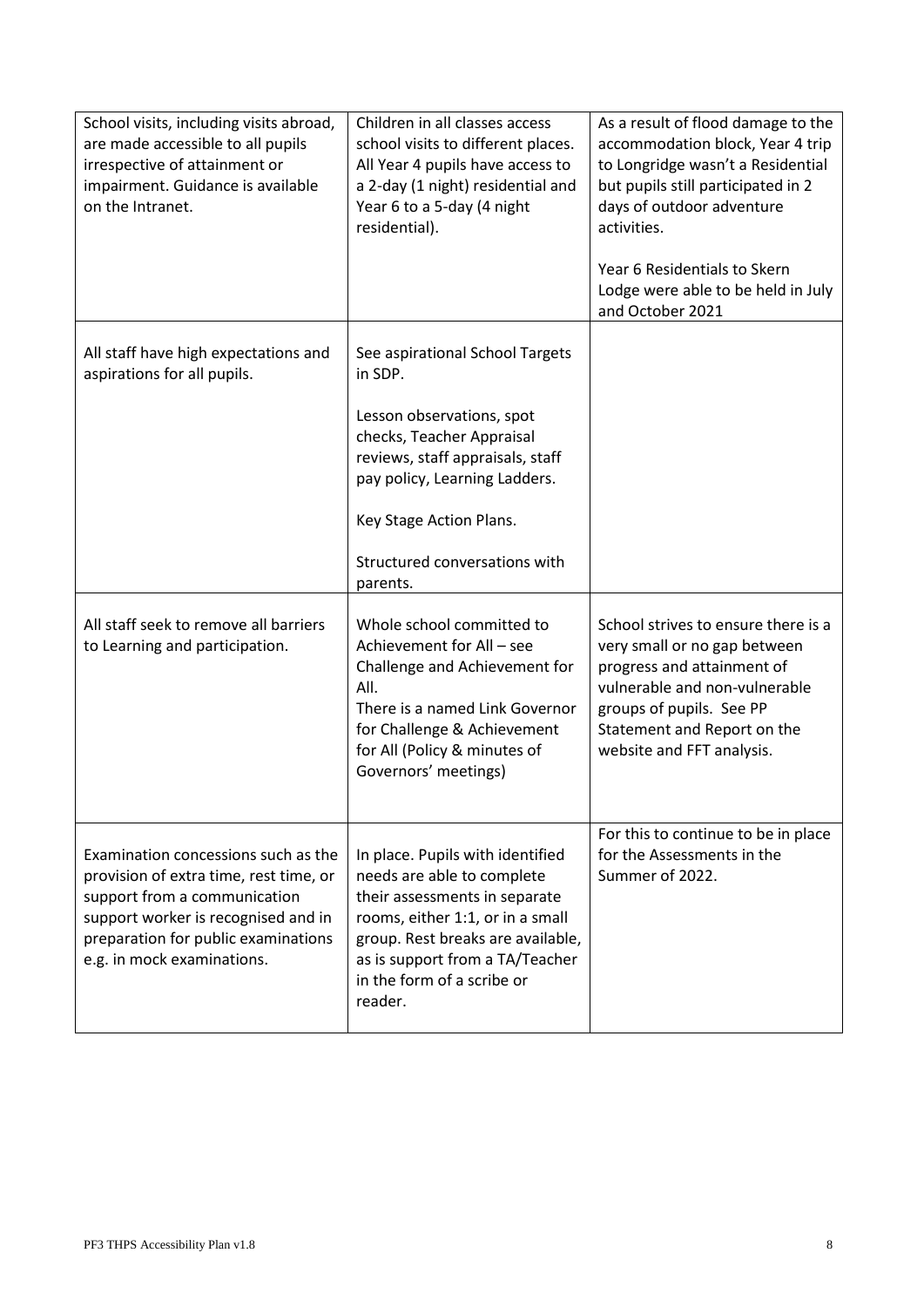### **ACCESS TO INFORMATION (2021-22)**

| <b>Statement</b>                                                                                                                                                                                                                                                                                                                                                          | <b>Evidence</b>                                                                                                                                                                                                                                                                                             | <b>Action needed</b>                                                                                                                                                                     |
|---------------------------------------------------------------------------------------------------------------------------------------------------------------------------------------------------------------------------------------------------------------------------------------------------------------------------------------------------------------------------|-------------------------------------------------------------------------------------------------------------------------------------------------------------------------------------------------------------------------------------------------------------------------------------------------------------|------------------------------------------------------------------------------------------------------------------------------------------------------------------------------------------|
| The school liaises with LA support<br>services to provide information in<br>simple language, symbols, large<br>print, on audiotape or in Braille and<br>MOON for pupils and prospective<br>pupils who may have difficulty with<br>standard forms of printed<br>information.                                                                                               | N y A<br>Visual timetables, prompts and<br>signs being developed.                                                                                                                                                                                                                                           | To continue to develop visual<br>timetables, prompts and signs for<br>pupils with ASC.                                                                                                   |
| The school endeavours to:<br>• present information in an<br>accessible format e.g. use of OHP,<br>power point projection and<br>photocopied resources;<br>• provide written reinforcement of<br>the spoken word, a synopsis /<br>subtitles when video material is<br>used;<br>• modify language where<br>appropriate.                                                     | Calibri and Comic Sans font<br>used predominantly.<br>Information to parents / carers<br>presented in a range of<br>different ways: ParentMail<br>(email and text), Heights<br>Highlights newsletter, notices,<br>voicemail, school website.<br><b>Weekly Parent Planners are</b><br>written in Comic Sans. | To continue to find ways of<br>presenting information in<br>accessible formats.<br>Project Planners.<br>Head and Deputy Headteacher<br>Meetings with Parent Class Reps<br>every 6 weeks. |
| The school ensures that both in<br>lessons and at meetings for parents,<br>information can be presented in a<br>'user friendly' way for people with<br>disabilities e.g. by reading aloud<br>overhead projections and describing<br>diagrams, making use of lip speakers<br>/ interpreters / note-takers, use of<br>soundfield system / induction loop<br>when available. | Calibri and Comic Sans font<br>used to ensure legibility.                                                                                                                                                                                                                                                   |                                                                                                                                                                                          |
| The school has, and uses, facilities<br>such as ICT to produce written<br>formats. The school knows how to<br>access the Visual Impairment<br>Support Service for Assistance with<br>Braille.                                                                                                                                                                             | See above                                                                                                                                                                                                                                                                                                   |                                                                                                                                                                                          |
| Staff are familiar with technology                                                                                                                                                                                                                                                                                                                                        | Staff more confident with the                                                                                                                                                                                                                                                                               | Further training to be given to                                                                                                                                                          |